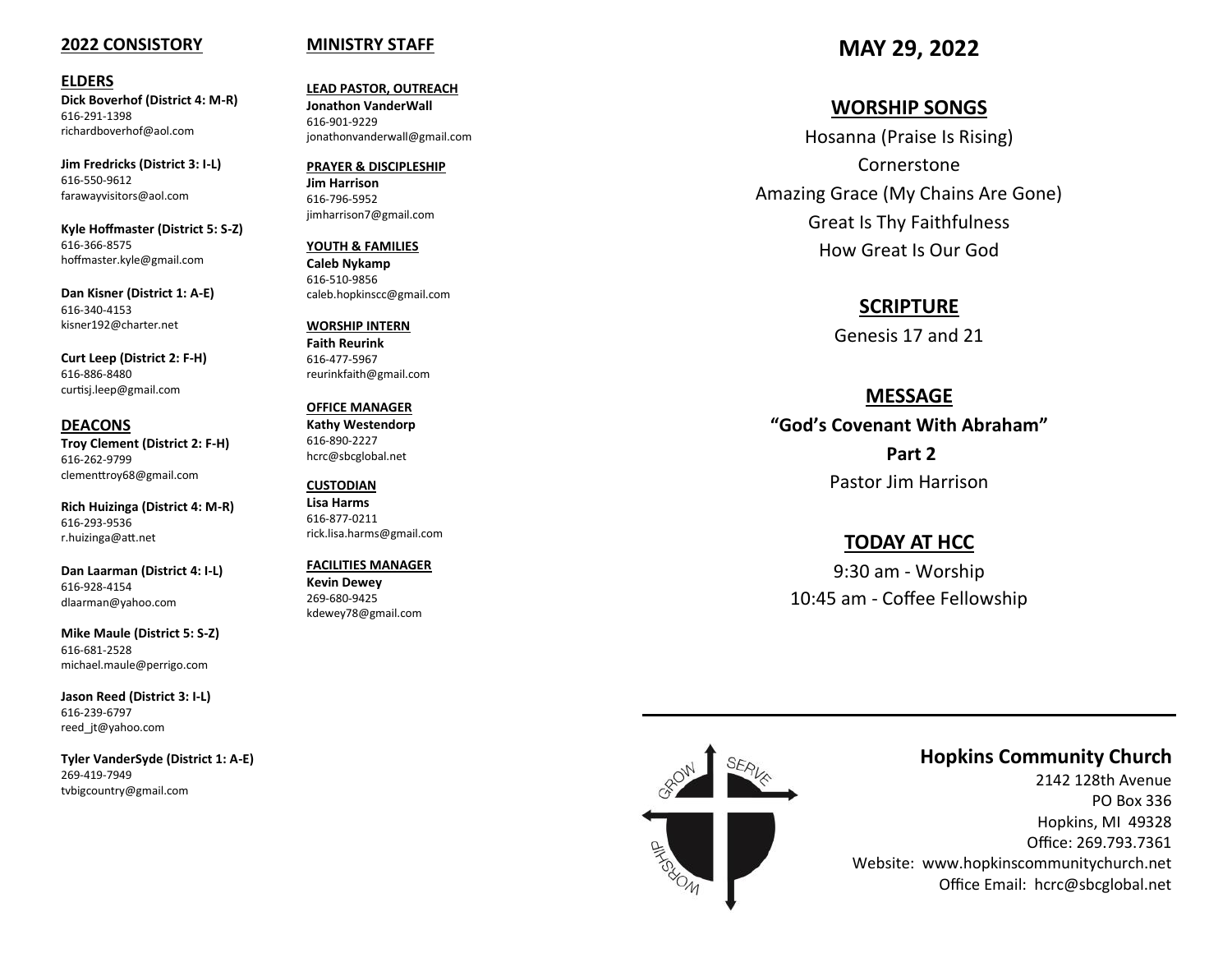# **ANNOUNCEMENTS**

WEEK OF MAY 29, 2022

## **Welcome to all who are visiting today!**

If you have a pastoral need or concern while Pastor Jon is away from the office, please contact Pastor Caleb (cell: 616-510-9856 or email: [caleb.hopkinscc@gmail.com\)](mailto:caleb.hopkinscc@gmail.com) or any of the Elders. The church doors will be locked during the day over the next couple weeks as staffing hours vary from day to day. If you need access to the church and have a key fob, please bring it with you or let Kathy know ahead of time so we can have the church accessible for you.

**MIDDLE SCHOOL SUMMER BIBLE STUDY** will meet on Thursdays starting June 9 and running through August 11 at Pavlak's Pond (1791 130th Avenue) from **11:00 AM - 2:00 PM.** All current junior high students are invited and all incoming 6th graders. Just a reminder: this includes Bible Study from 11:00-12:30. Pastor Jim Harrison will be leading and teaching again this summer. This B.S. is serious, deep thinking, and kids will walk away at the end of summer with significantly more Bible knowledge! From 12:30-2:00 will be a time to form friendships as kids swim, kayak, fish and enjoy summer! If your child is not a good swimmer, please send them with a flotation device. We have not had any accidents yet so please, encourage your student to be smart. If we see them struggling or doing stupid stuff, we will make them get out of the pond. Also, please remind kids they are guests at the Pav's. **We are looking for volunteers** to provide a simple lunch for the kids. Parents can tag team for a week or maybe donate money if that's easier. Some ideas from last year: sandwiches & chips, pizza, taco bar and pasta from Main Street Bakery. Bottled water will be provided. Contact Sally Hoffmaster with any questions.

**THANK YOU** to everyone who helped out with the community clean-up last week. It is such a blessing to see HCC show up to serve and bless the community! On behalf of the Village Council, thank you for your willingness to give your time to help serve the community of Hopkins! The Community of Hopkins!

**THE HOSPITALITY TEAM** is in need of some help with greeting, coffee fellowship and nursery. There are sign-up sheets located in the foyer. Thank you!

**HOPKINS FOOD PANTRY** lists are located in the foyer for the **Summer Kids Packs**. The items listed can be brought in to church anytime and left in the shopping cart by the kitchen. With the increased prices for food, your donations mean so much to struggling families. Thank you for your continued support!

**The Sunday School 4th and 5th Graders** will be going grocery shopping on Friday, June 10 for the Hopkins Food Pantry. We will be using the Sunday School offerings collected during the year to purchase food. If you would like to contribute additional funds toward this, please see Suzanne Antvelink or Kathy in the office.